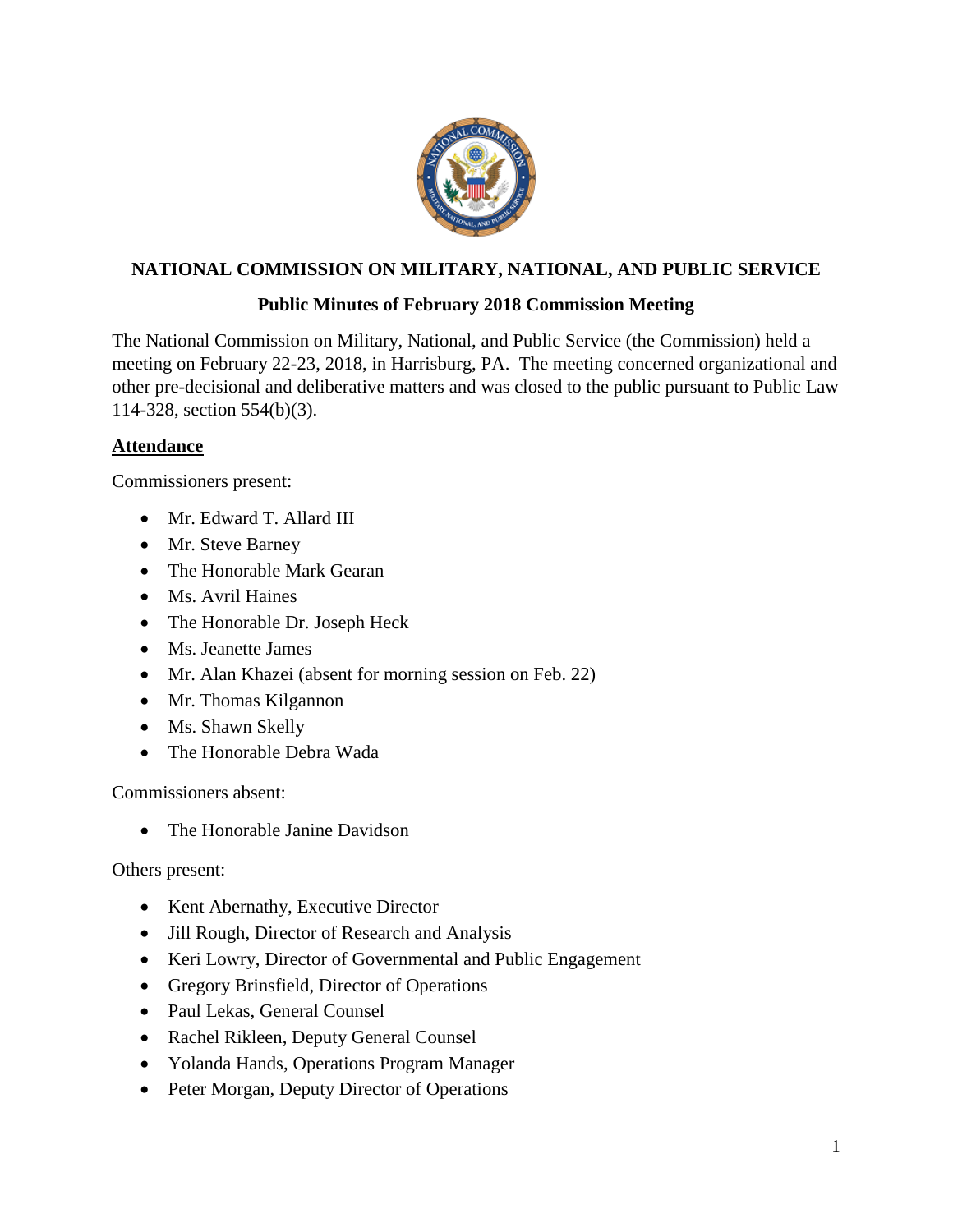- Amy Schafer, Research Team Lead
- Sandy Scott, on detail from the Corporation for National and Community Service

# *February 22, 2018 Session*

Beginning at approximately 0800 on February 22, 2018, the Commission convened at the Crown Plaza Hotel in Harrisburg, PA. The Chairman moved to close sessions on February 22-23 to the public because pre-decisional and organizational matters would be deliberated. All Commissioners present agreed.

#### **Introduction and Run of Show**

Chairman Heck opened the meeting. Mr. Abernathy then reviewed the agenda for both days.

Mr. Lekas provided an overview of guidelines for the public stakeholder meetings, which would occur on February 22 at the Army War College and on February 23 at the Harrisburg Area Community College (HACC) Public Service Center.

Ms. Lowry provided an overview of the February 23 public meeting at HACC. She also profiled the panelists. Mr. Scott provided detail on certain panelists.

## **Two-Year Research Agenda and Timeline**

Dr. Rough briefed the Commission on the two-year research agenda and research timeline. Commissioners deliberated the agenda and timeline.

## **Public Engagements**

Following the research briefing, the Commission departed to several public engagement events.

From approximately 1020-1145, Commissioners met with staff of and volunteers with RSVP of the Capital Region (RSVP), a Senior Corps program, in Camp Hill, PA. Presenters included Erin McGrath, Deputy Director of Senior Corps for the Corporation for National and Public Service (CNCS); Carol Oman, RSVP Executive Director; Cathy Gable, RSVP Administrative Director; Scott Brubaker, RSVP Program Director; and volunteers Henry Hill; Jenna Price; Millie Hernandez; Paul Pozorski; and Crystal Adams. An account of this meeting is set forth in a separate MFR.

Thereafter, Commissioners travelled to the Army War College in Carlyle, PA. Chairman Heck delivered a presentation on the Commission during a plenary session. Attendees then divided into three groups to hold stakeholder meetings addressing issues within the Commission's mandate. Accounts of these meeting is set forth in a separate MFR.

Following the visit to the Army War College, Commissioners Heck, Khazei, and Skelly met with Harrisburg Mayor Papenfuse. The remaining Commissioners visited the Central Pennsylvania Food Bank where they were briefed by Eric Orndorff, Director of Agency and Program Services. An account of this meeting is set forth in a separate MFR.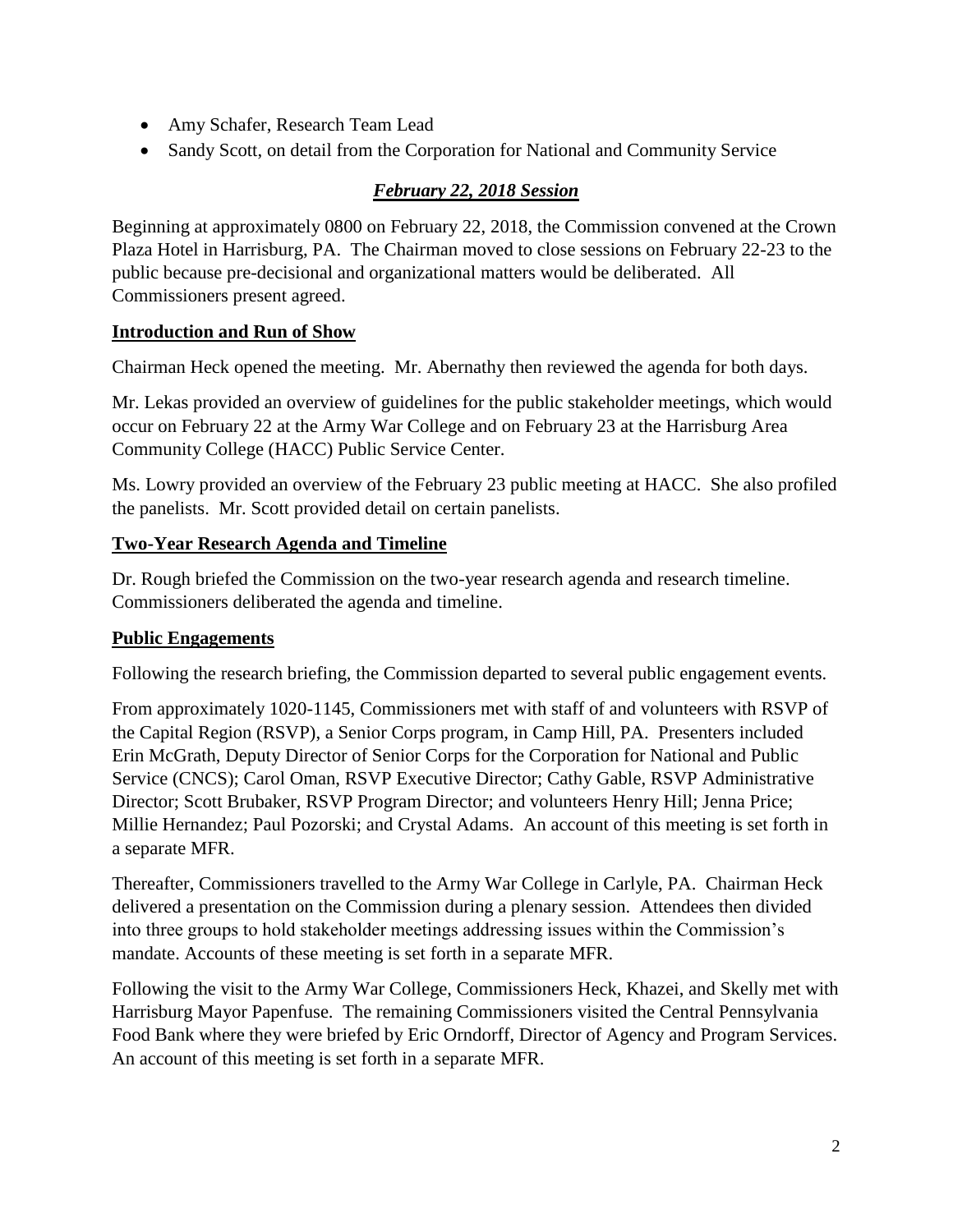# **Review of Day**

At approximately 1730, the Commission reconvened at the Crown Plaza Hotel to review the day. Commissioners engaged in deliberations to guide future planning and engagement events.

## **Ethics Training**

Ms. Rikleen provided ethics training on travel-related issues. Ahead of the training, staff circulated a one-page summary of ethics and logistical guidance regarding travel arrangements.

## *February 23, 2018 Session*

#### **Public Engagements**

The Commission held two public engagement events on February 23.

At approximately 0800, Commissioners and staff departed for the HACC Public Safety Center. Staff of the Public Safety Center gave the Commission a tour of the facilities. Following the tour, Commissioners divided into two groups to hold public stakeholder meetings with students and graduates of the Center. The meetings lasted from 0830 to 1000. An account of this meeting is set forth in a separate MFR.

Thereafter, the Commission departed for the HACC midtown campus. From 1100 to 1300, the Commission hosted its first public meeting. The meeting began with a welcome by Dr. John "Ski" Sygielski, President of HACC and remarks by BG David E. Wood, Deputy Adjutant General for the Pennsylvania National Guard. Chairman Heck then delivered a presentation on the Commission and its mandate. Ms. Haines moderated a panel discussion among Gerard Oleksiak, the Secretary of Pennsylvania's Department of Labor & Industry; Tiffany Frank, an AmeriCorps VISTA leader; and Abigale Weitkamp, a HACC nursing student and Navy veteran. Following the panel discussion, the Commission heard from members of the public attending the meeting.

## **Review of Day**

At approximately 1330, the Commission reconvened at HACC to review the day. Commissioners engaged in deliberations to guide future planning and engagement events.

## **Operations Update**

At 1410, Mr. Brinsfield provided the Commission with an operations update. Mr. Brinsfield addressed the status of information technology build-out, personnel and human resources processes, hiring status, facility issues, and financial and travel management. Mr. Brinsfield also provided guidance on government travel charge cards.

## **Upcoming Events**

Mr. Abernathy reviewed the calendar for remaining 2018 engagements. Chairman Heck requested that Commissioners contact him regarding their availability for the remaining Commission trips. Dr. Rough gave an overview of discussions and engagements planned for the March 2018 meeting.